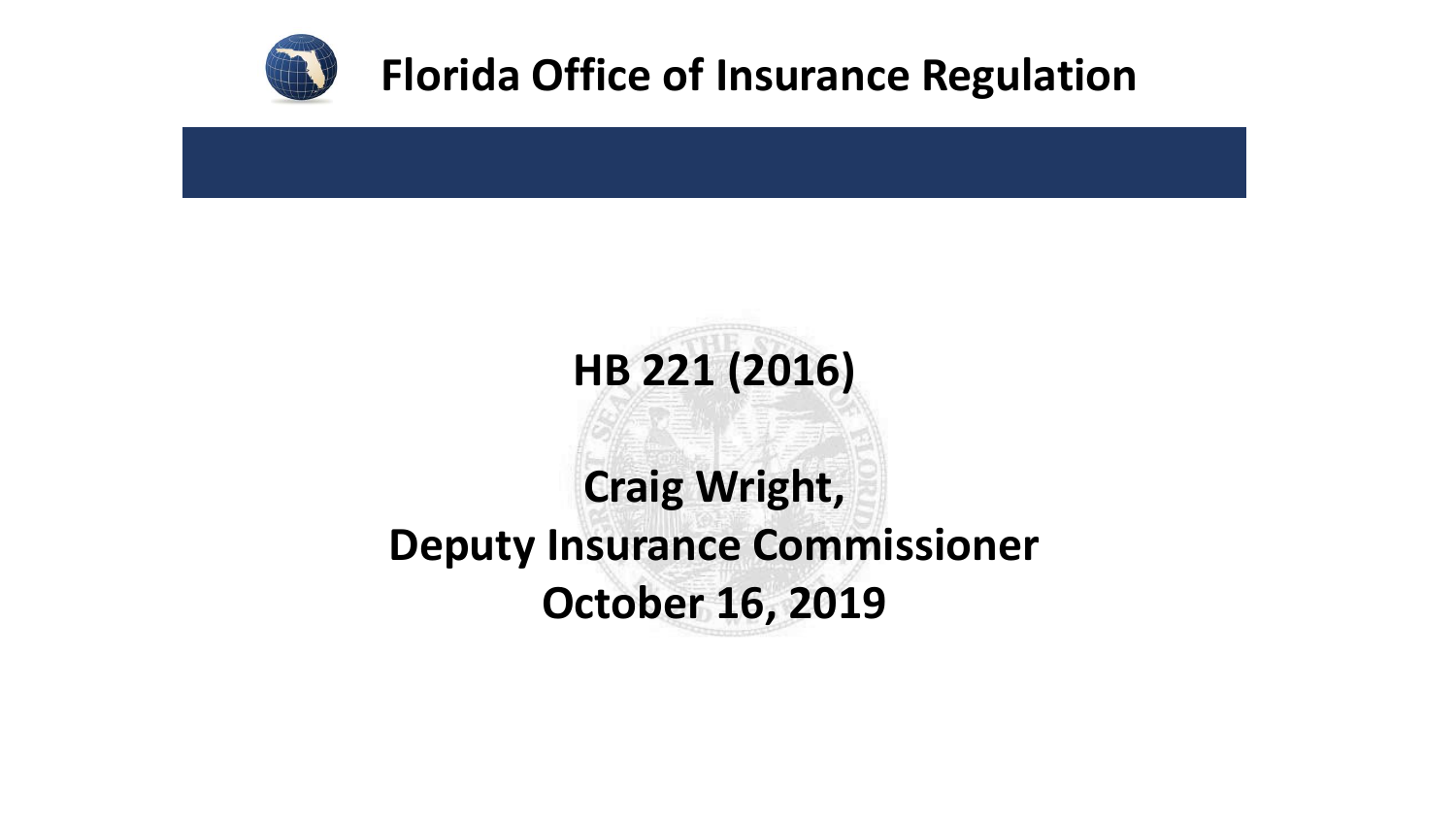

### **OIR Mission and Vision**

### **Mission**

#### Promote a stable and competitive insurance market for consumers

### **Vision**

The Office of Insurance Regulation envisions a robust and competitive insurance market while maintaining protections for the insurance-buying public.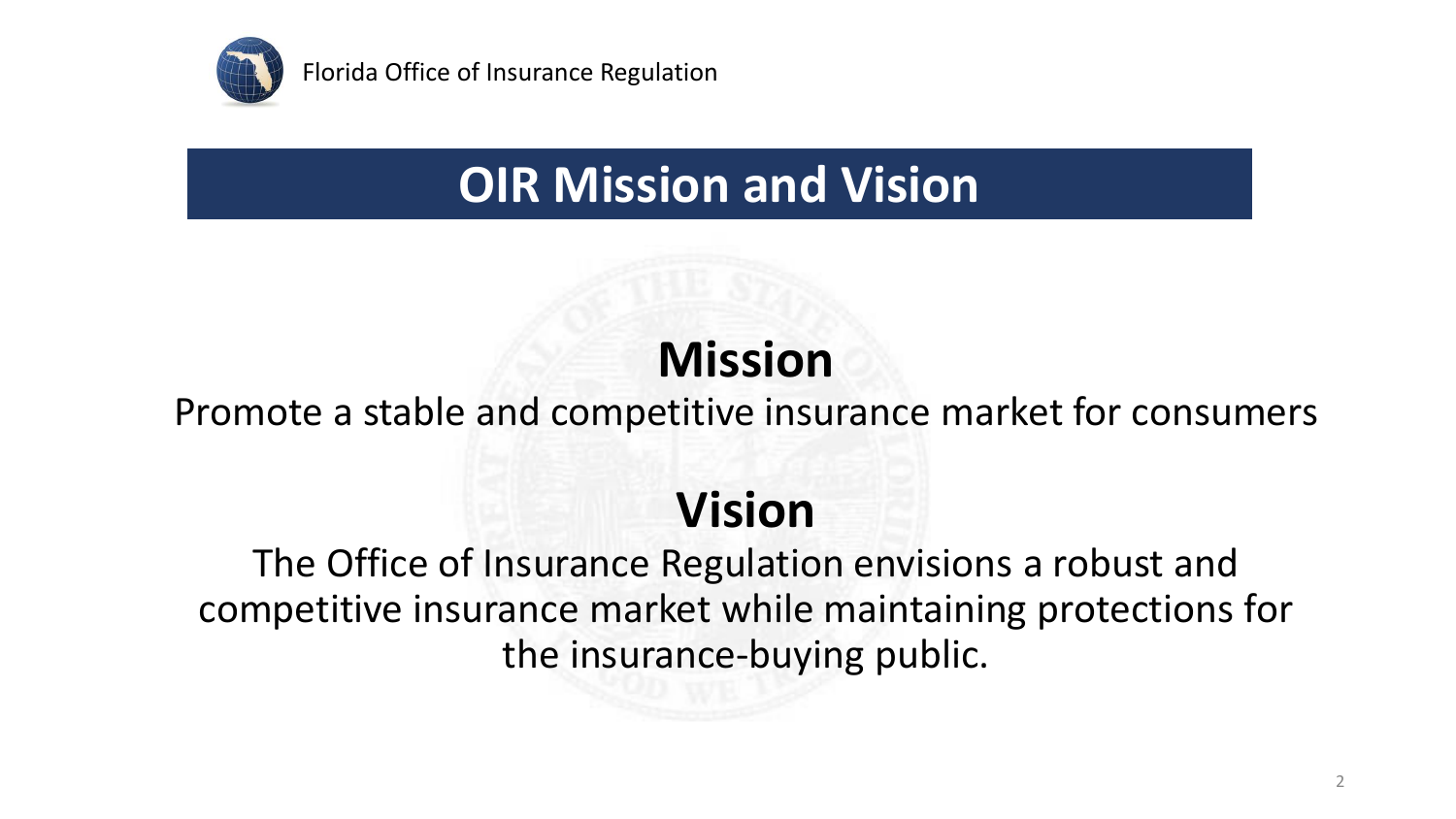

### **Life & Health Business Unit – Major Functions**

#### • **Policy form and rate reviews**

- o We **do** regulate the forms and premiums for most group and individual Medical, Limited medical such as hospitalization or cancer policies, Dental, Vision, Long-Term Care, Disability Income, and Medicare Supplement.
- o We **don't** regulate the forms or premiums for Medicaid, Medicare Advantage, or Self-Insured single employer plans (ERISA plans).
- o We **don't** review rates for large group health policies.

#### • **Market conduct investigations and examinations**

- $\circ$  Licensed entities that have potentially violated statute
- $\circ$  Unlicensed entities that should be licensed

#### • **Company licensing and solvency monitoring**

o Life and health insurers, HMOs, Multiple employer welfare arrangements (MEWAs), TPAs, Reinsurers, Continuing Care Retirement Communities, etc.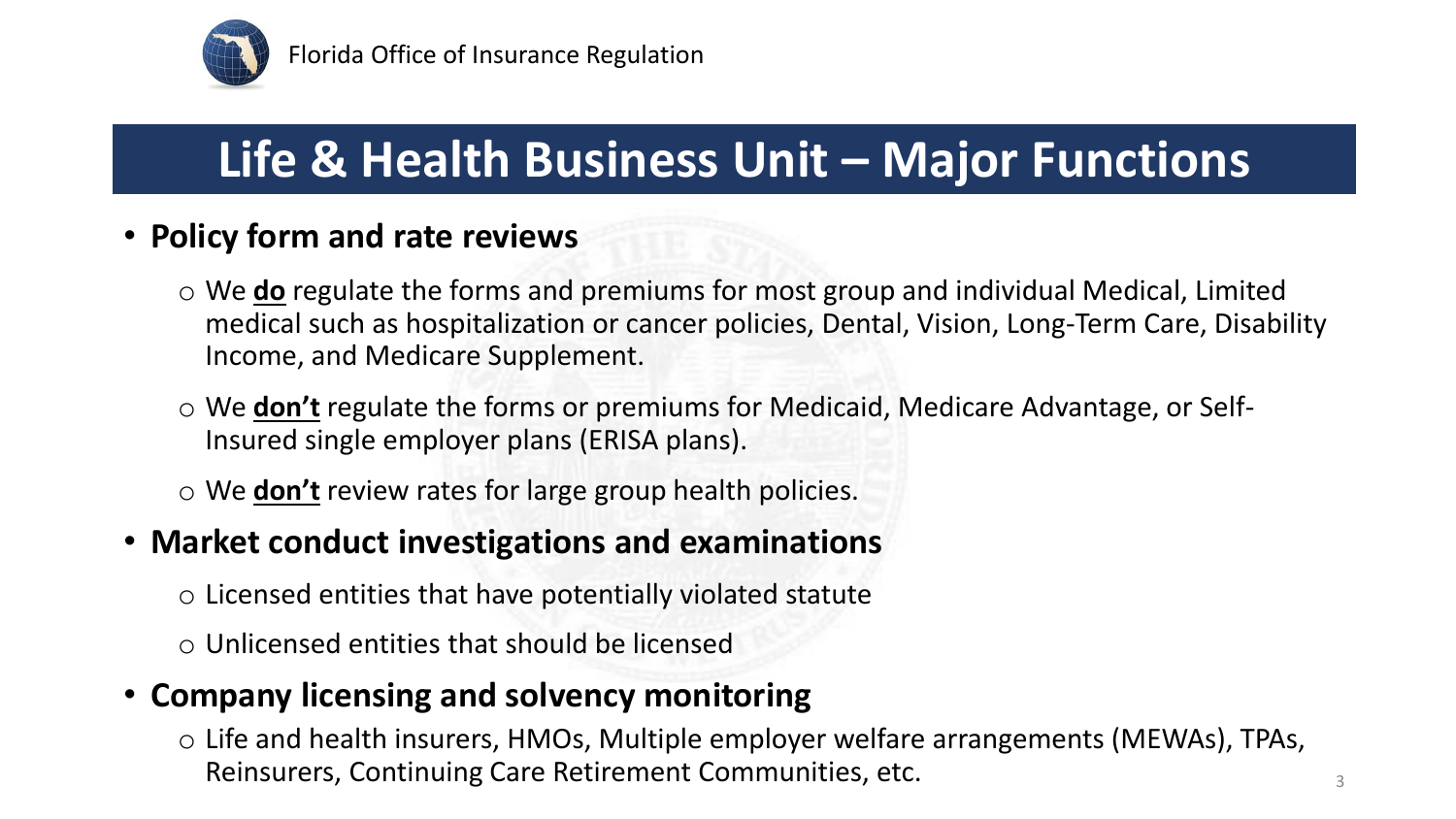

# **HB 221 (2016) – Background**

- Expanded coverage requirements for Down Syndrome for large group and state employee insurance
- Addressed balance billing
- Increased disclosures to consumers regarding provider networks
- Standardized prior authorization forms when an electronic process is not used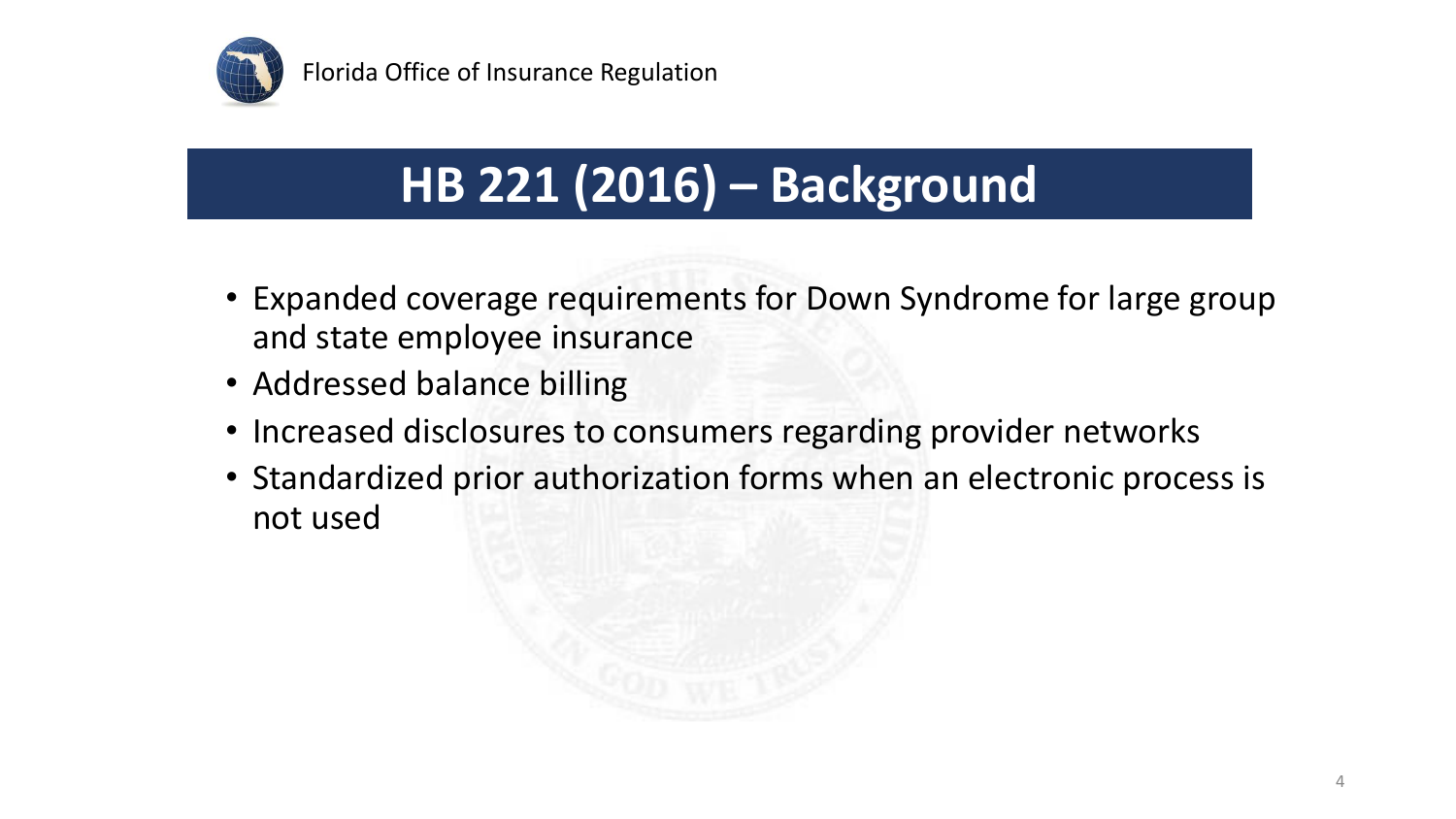

# **HB 221 (2016) – Background: Balance Billing**

- Prior to HB 221 being passed, providers could balance bill consumers for the difference between the bill and what the insurance company paid.
- This caused great consumer dissatisfaction, as many consumers were balance billed for emergency services when they had little control over determining if providers were in-network.
- HMOs had a balance billing prohibition in accordance with Sections 641.3154 (nonemergency) and 641.513 (emergency) before the passage of HB 221 (2016).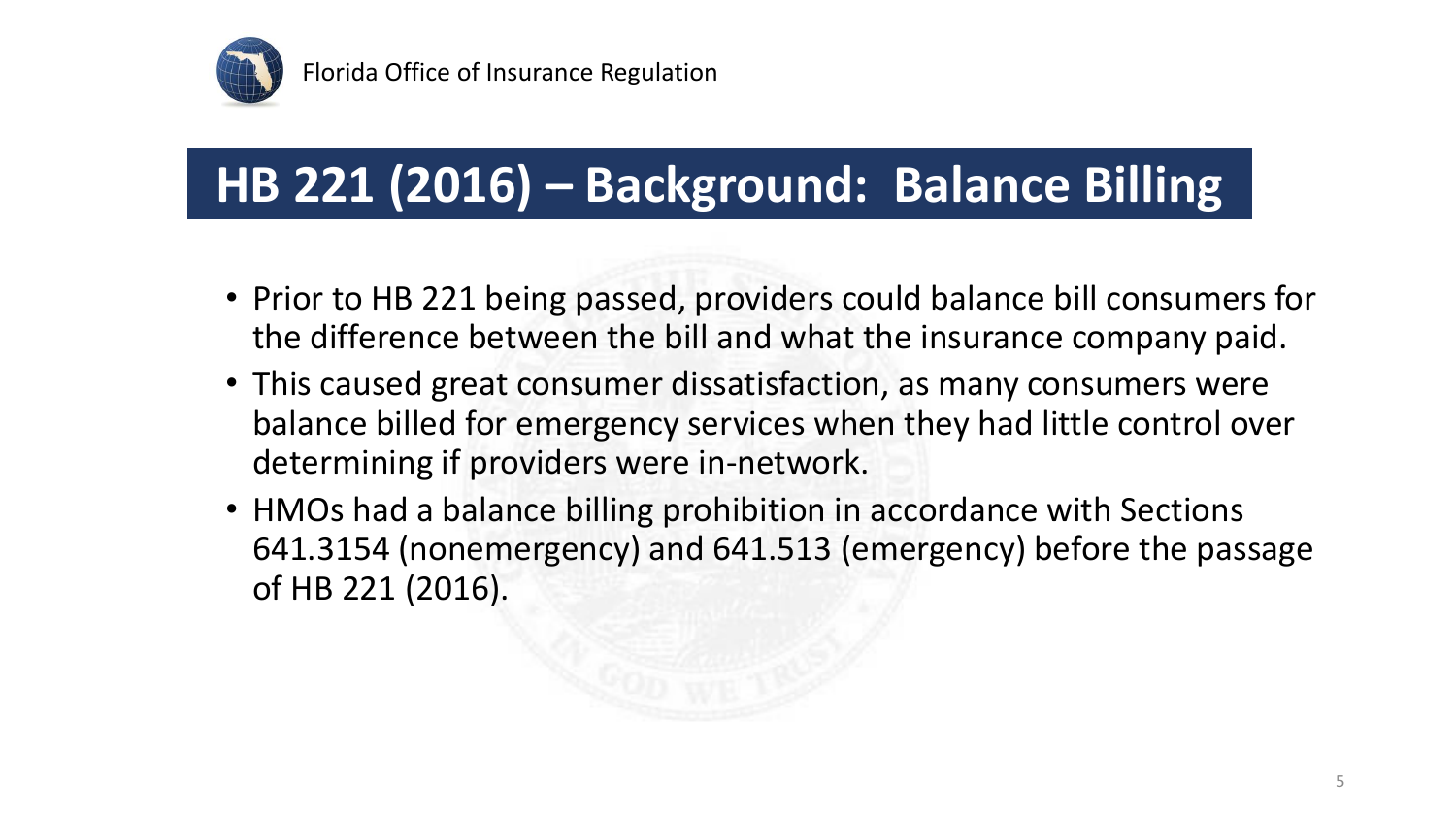

# **HB 221 (2016) – Effect of the Bill**

- The bill had three primary effects with regards to balance billing:
	- 1. Prohibited providers from balance billing consumers for emergency services
	- 2. Outlined payment determination for insurance companies to reimburse noncontracted providers
	- 3. Created an appeals process for reimbursement amounts

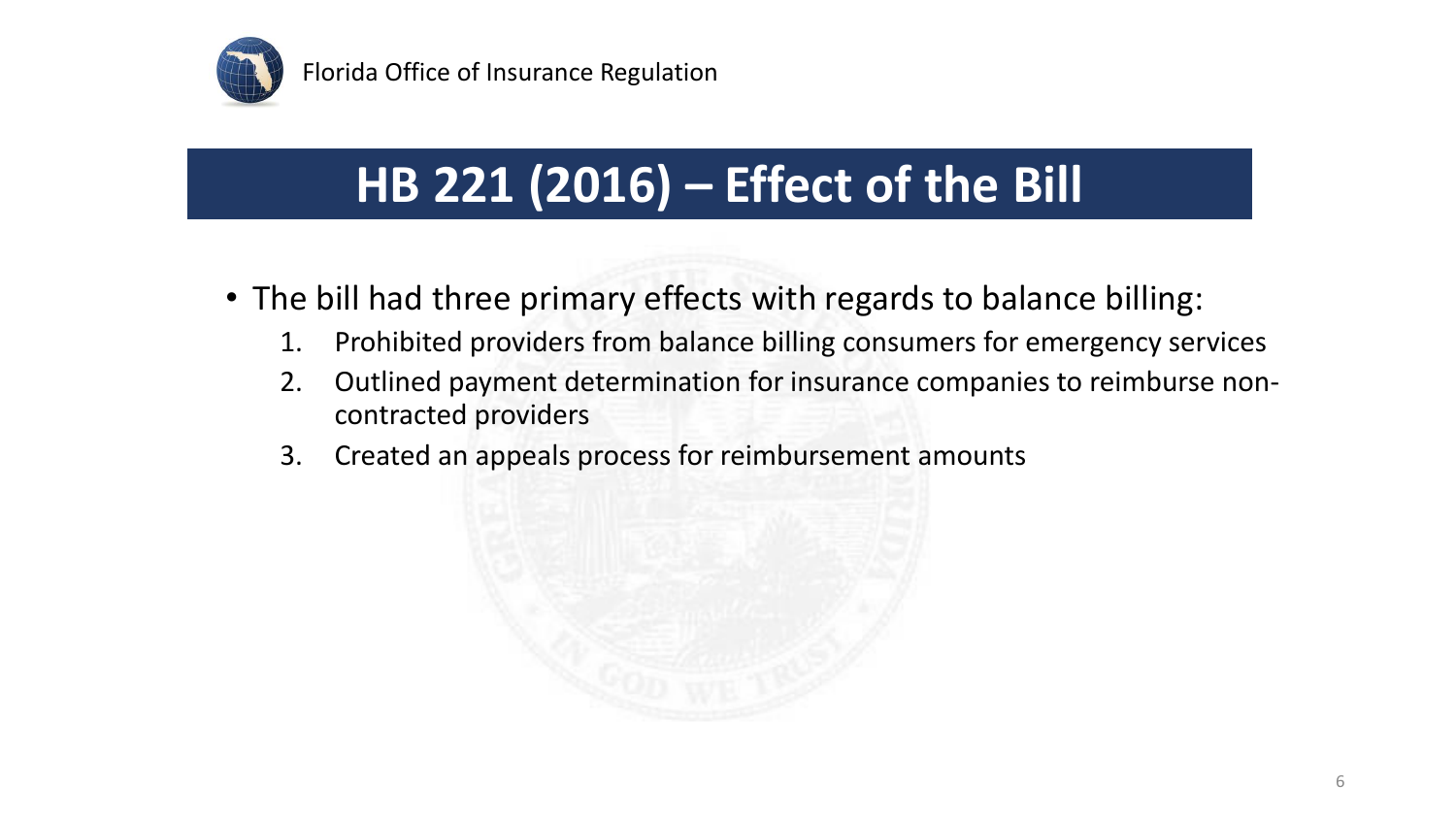

Florida Office of Insurance Regulation

### **HB 221 (2016) – Effect of the Bill: OIR**

- The bill also enacted three provisions for which the OIR has responsibility:
	- 1. Prior Authorization
	- 2. Requires insurers to publish lists of contracted providers on their website
	- 3. Provides notices to subscribers regarding potential for balance billing for nonemergency procedures provided by out-of-network providers

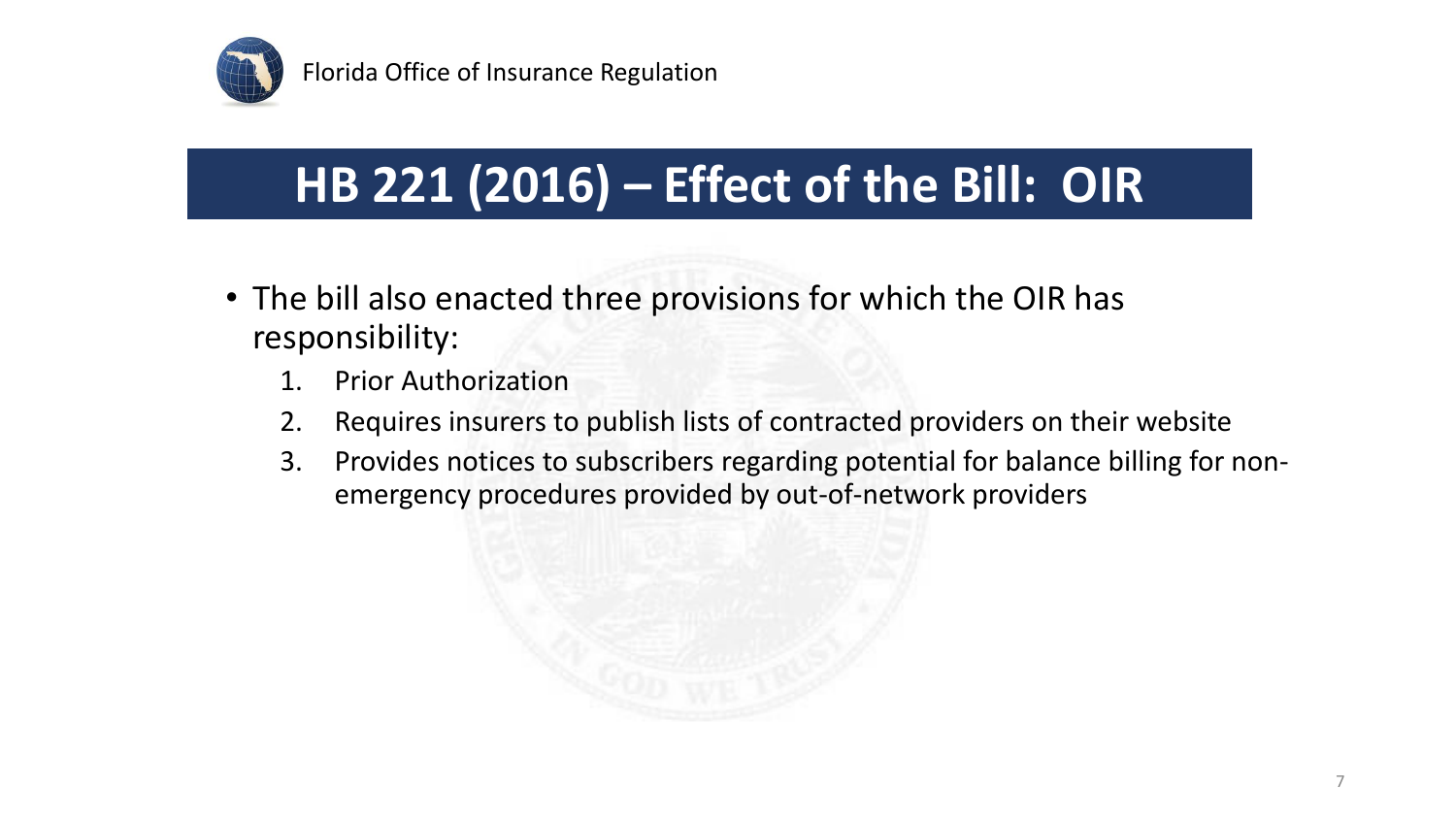

# **HB 221 (2016) – Effect of the Bill: Prior Auth**

- 627.42392(2), F.S. enacted to require health insurers and PBMs to either provide an electronic prior authorization form or use the standard one promulgated in the rule
- Form must be less than 2 pages and include enough information to identify the member and describe the medical issue
- 69O-161.010, and .011, F.A.C. were effective January 11, 2017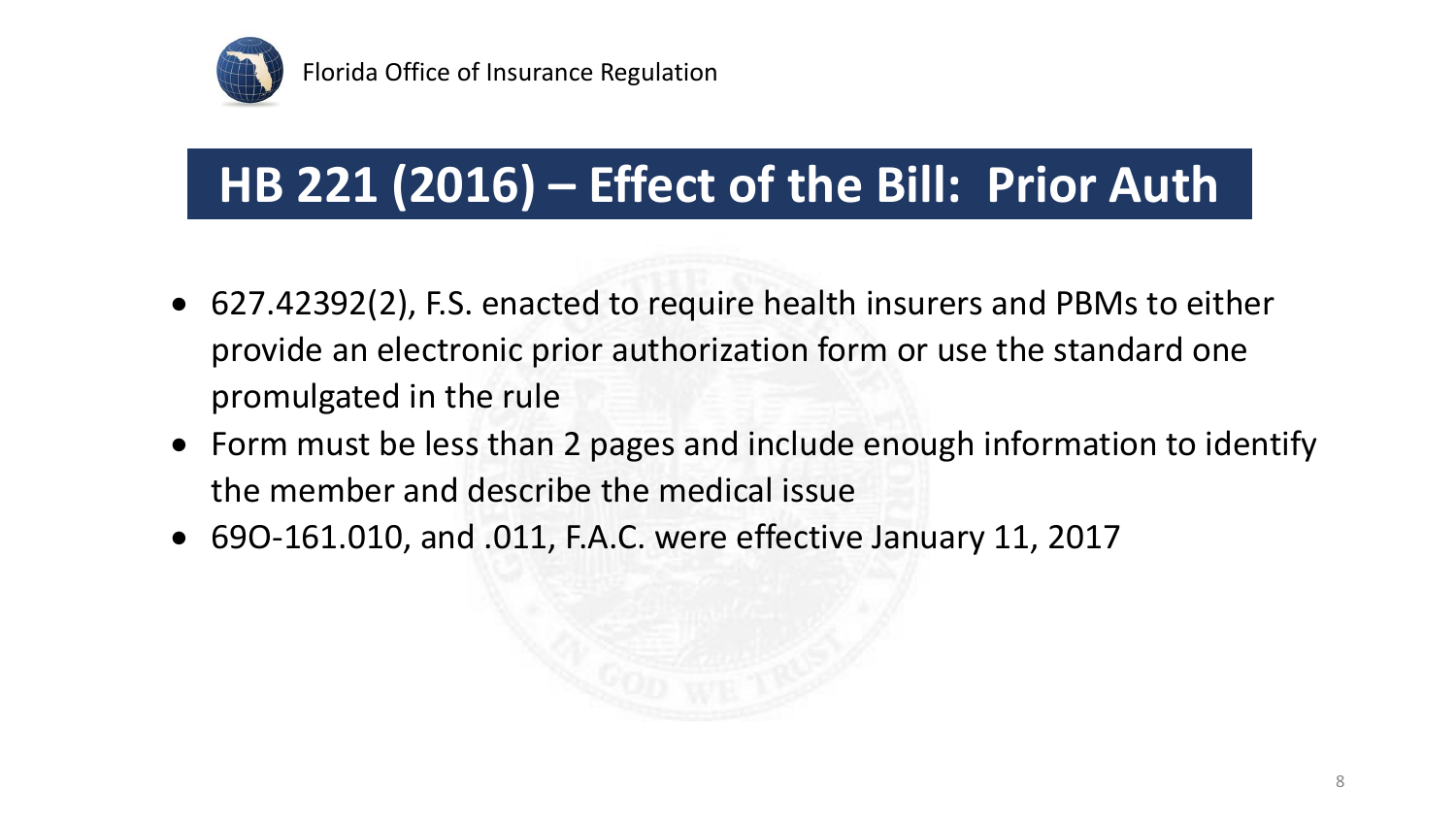

Florida Office of Insurance Regulation

## **HB 221 (2016) – Effect of the Bill: Website List**

• Section 627.6471, F.S. was amended to require insurers to publish a list of their contracted providers on their website and update that list monthly

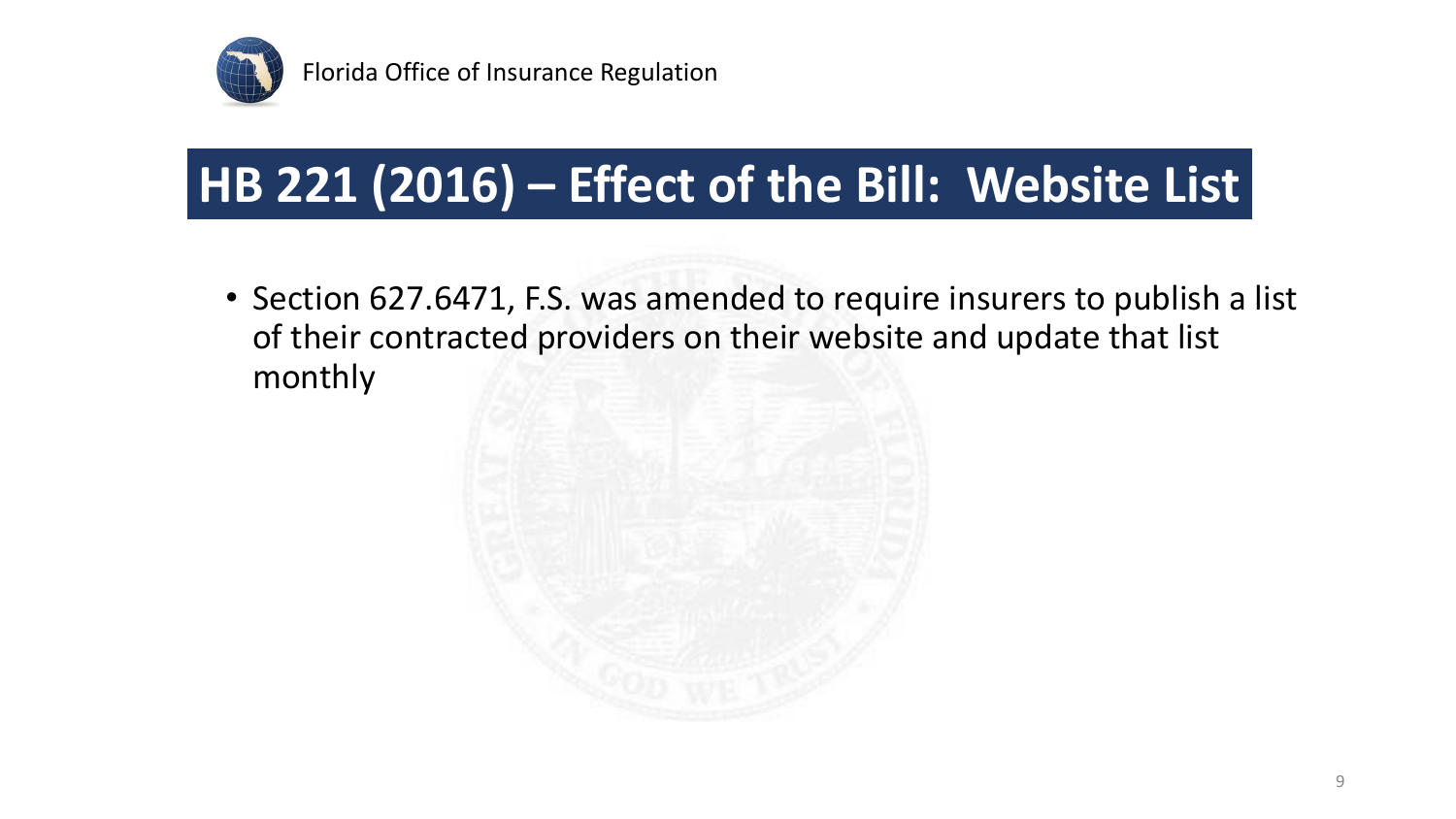

# **HB 221 (2016) – Effect of the Bill: Notices**

- 627.6471(7), F.S. requires insurers to include a specific disclosure in their contract forms
- "WARNING: LIMITED BENEFITS WILL BE PAID WHEN NONPARTICIPATING PROVIDERS ARE USED. … YOU MAY BE REQUIRED TO PAY MORE THAN THE COINSURANCE OR COPAYMENT AMOUNT…"
- OIR enforces proactively in our Forms approval process
- All Forms where this is applicable have required language